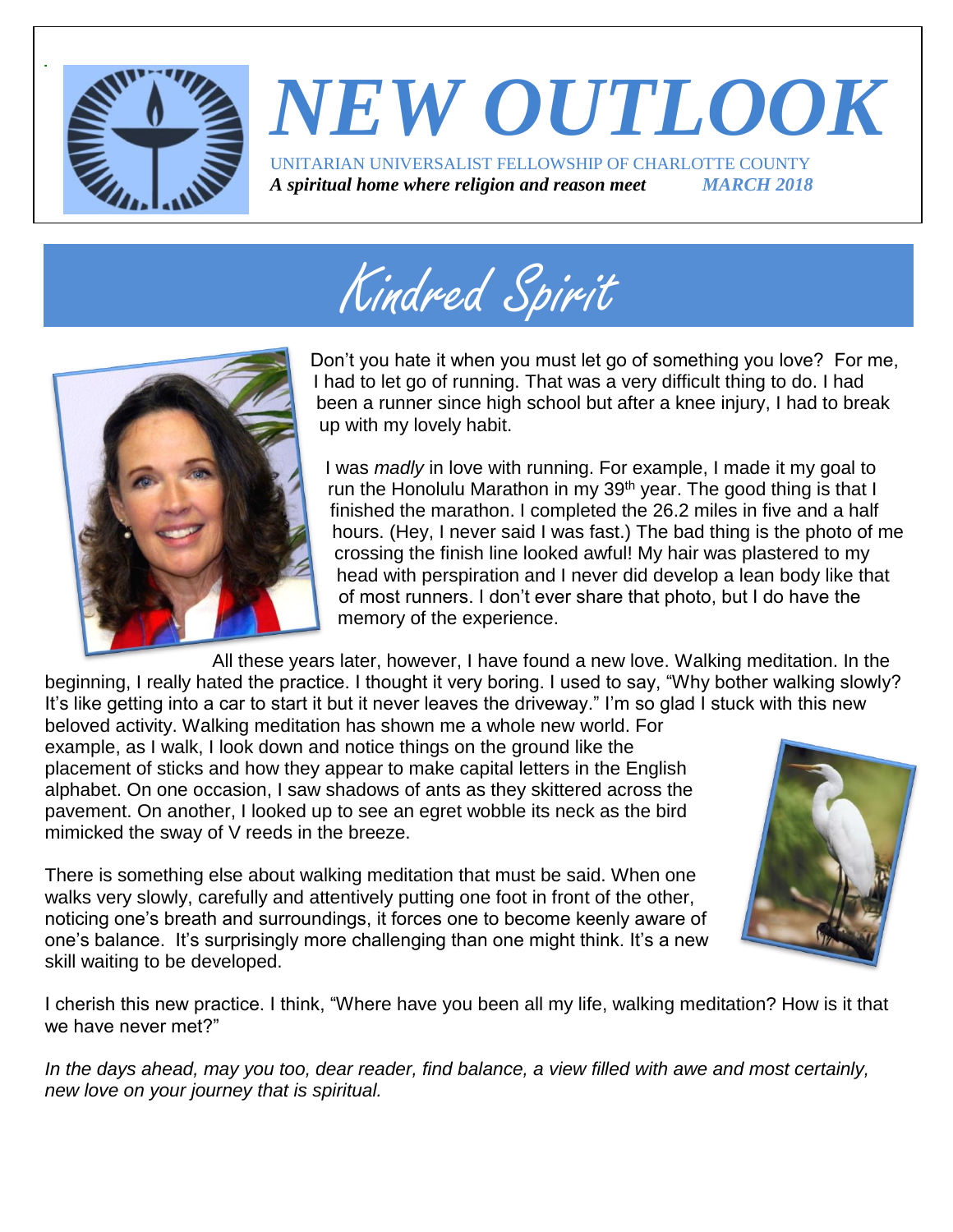## Dear Ones



If you haven't returned your pledge for the operating fund campaign, "**A Sustainable Fellowship**", please do so immediately. It's time to run the numbers. If you need a pledge form, they are available in the office.

Our annual meeting will be held after the service on **Sunday, March 25th .** This meeting is extremely important because basic operational decisions must be made. We need 40% of our membership to establish a quorum. You will be asked to elect three trustees, a new Vice President and Treasurer. We also need new Nominating Committee members. Talk to **Gudrun Matthaus, Nominating Committee Co-Chair**, if you are interested in serving in one of these roles. Watch carefully for your formal invitation which will include an agenda, the proposed budget, ballot of candidates, and proxy ballots. Paper copies of these documents will be mailed upon request.

It is also time to begin work on our new mission and vision statements. Connie Goodbread, Co-Coordinator of the UUA Southeastern Region, helped us kickstart this effort with a workshop on Saturday, February 24<sup>th</sup>.

I will be directing this summer's ANT CAMP beginning June 11<sup>th</sup>. This is the third year for this delightful program which provides opportunities for children ages 4 to 11 to explore, create, bond and grow through numerous art, nature and theatrical experiences. Lots of volunteers are needed. Talk to me about participating.

Finally, I want to express my deepest gratitude and affection to the folks who are retiring from positions of service. Frank Wilmer, thank you for serving as Vice President of our Board of Trustees. Ellen McGill, thank you for your tireless efforts in the role of Treasurer. Herb Levin, Delmar Wooden, and Alice Clattenburg, thank you for serving as Trustees. (I understand that Herb and Alice will run again.)

Marty Wilmer, you have accomplished so much as our Life Span Religious Education Coordinator. You will be missed. Joani Mountain, thank you for your successful efforts as our Membership Coordinator. Safe travels.

In faith, Dennis Shaw, President UUFCC Board of Trustees

## A NOTE FROM THE TREASURER Ellen McGill

March 31 is the end of our Fiscal Year, and our 2017-18 pledge income remains nearly \$15,000 short. If you completed a pledge form last year, and you are able to fulfill your pledge, there is still time. Please contact me at 401-363-5580 or [rimcgill@yahoo.com](mailto:rimcgill@yahoo.com) for questions or concerns.

In the meantime, the Finance Committee and Board have been working hard to create a balanced budget for FY 2018-19. It is a great help to us when members and friends choose to complete a pledge form. We depend upon this income projection to plan the budget to pay for the myriad costs of maintaining this building and property, and for allocating funds to support our minister, committees, music, and other programs that we all enjoy. Thank you for your past and continued support of our beloved community.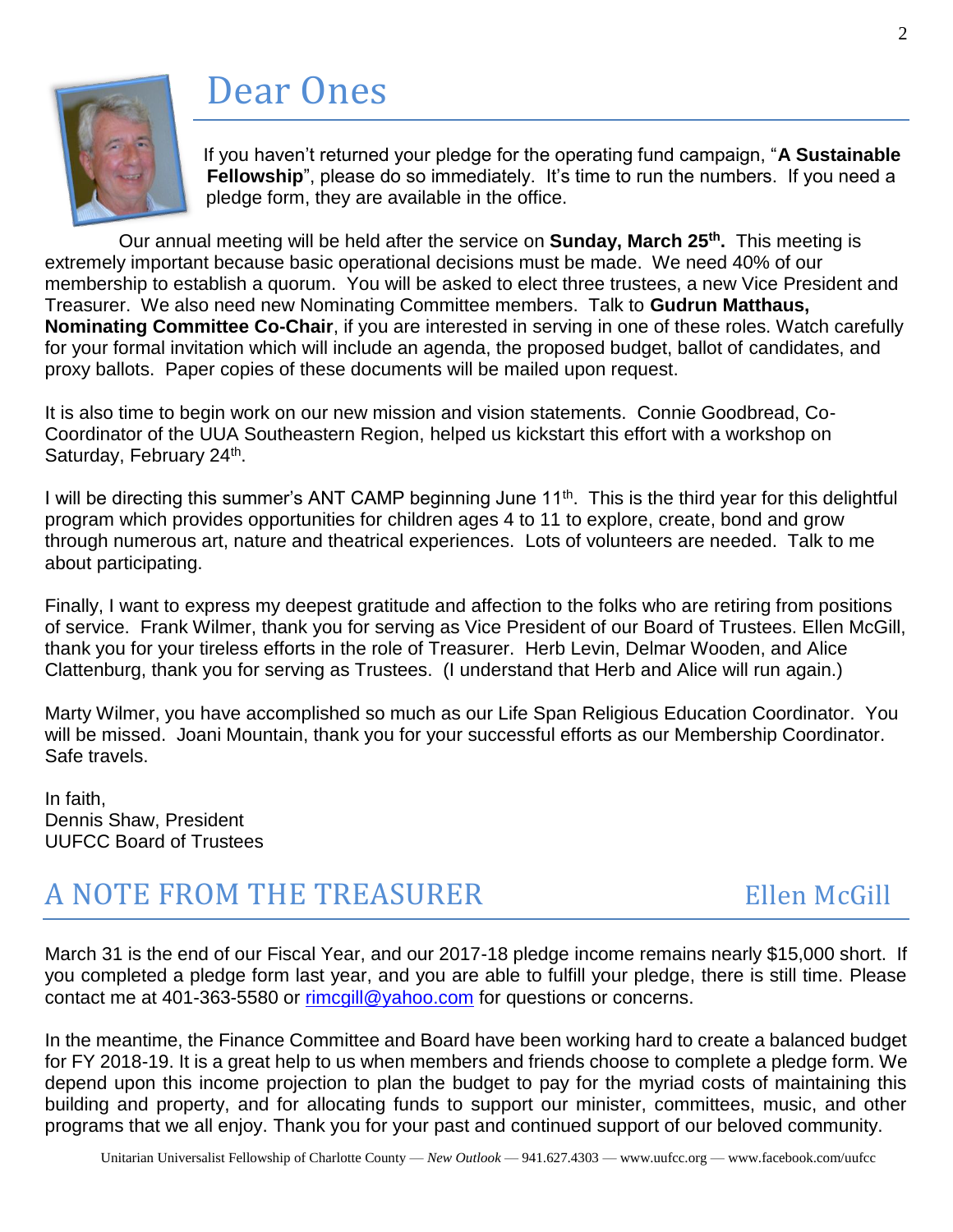# *Many Paths…*

**Sundays**

**9:15 a.m.** Conversation Among Friends **10:30 a.m.** – Worship Service

Coffee Hour following Worship Potluck Lunch on first Sunday. Please label food items as vegan (no dairy or meat), vegetarian (no meat) or meat.

## **Meditation and Buddhist Discussion Group**

**Thursday nights, 5 - 6:15 pm** Each evening, we begin with a discussion and end with a period of meditation. All are welcome to attend.

**Yoga for Life 1 st & 3rd Saturday 9am**

> Yoga mats available. \$5 Donation

## *Sunday Services Theme: What if we were a people of balance?*

**March 4** "Sage Advice" Facilitated by Rev. Amy Kindred with Members from the Fellowship

Some of the best wisdom comes from the mouths of those who have encountered many challenges and continue to maintain a love for life. What do they know that we don't? Delight TePaske, Peg Stunkard, Bill Wharton and Marilyn Reeve offer sage advice.

**March 11** "The Promise and the Practice of our Faith" Ginger Abraham and MaryHolly Allison



What would it be like if our UU worship service centered entirely around the voices and the experiences of black Unitarian Universalists? What truths might we hear, however difficult? What might we learn? How might these black UU leaders teach us to be better allies, better siblings in faith, and even better citizens in our community? Come, listen and learn.

There will be a special collection to help the UUA keep their promise to fund Black Lives of UU (BLUU).

**March 18** "Awkward Moments Holiday" Rev. Amy Kindred with the Unitarian Universalist Fellowship Worship Associates

Believe it or not, there really is a holiday celebrating awkward moments! We all have them but we don't know how others respond in those most uncomfortable and sometimes comical moments. Join us for a series of skits created and performed by the team of Worship Associates.





**March 25** "Blue Boat Home" Rev. Amy Kindred

This is the first day of Climate Justice month. Now more than ever, the earth needs us, our attention and our intention. We'll explore 10 facts pertaining to what's causing hardship for our climate and 10 ways to make positive change for the future.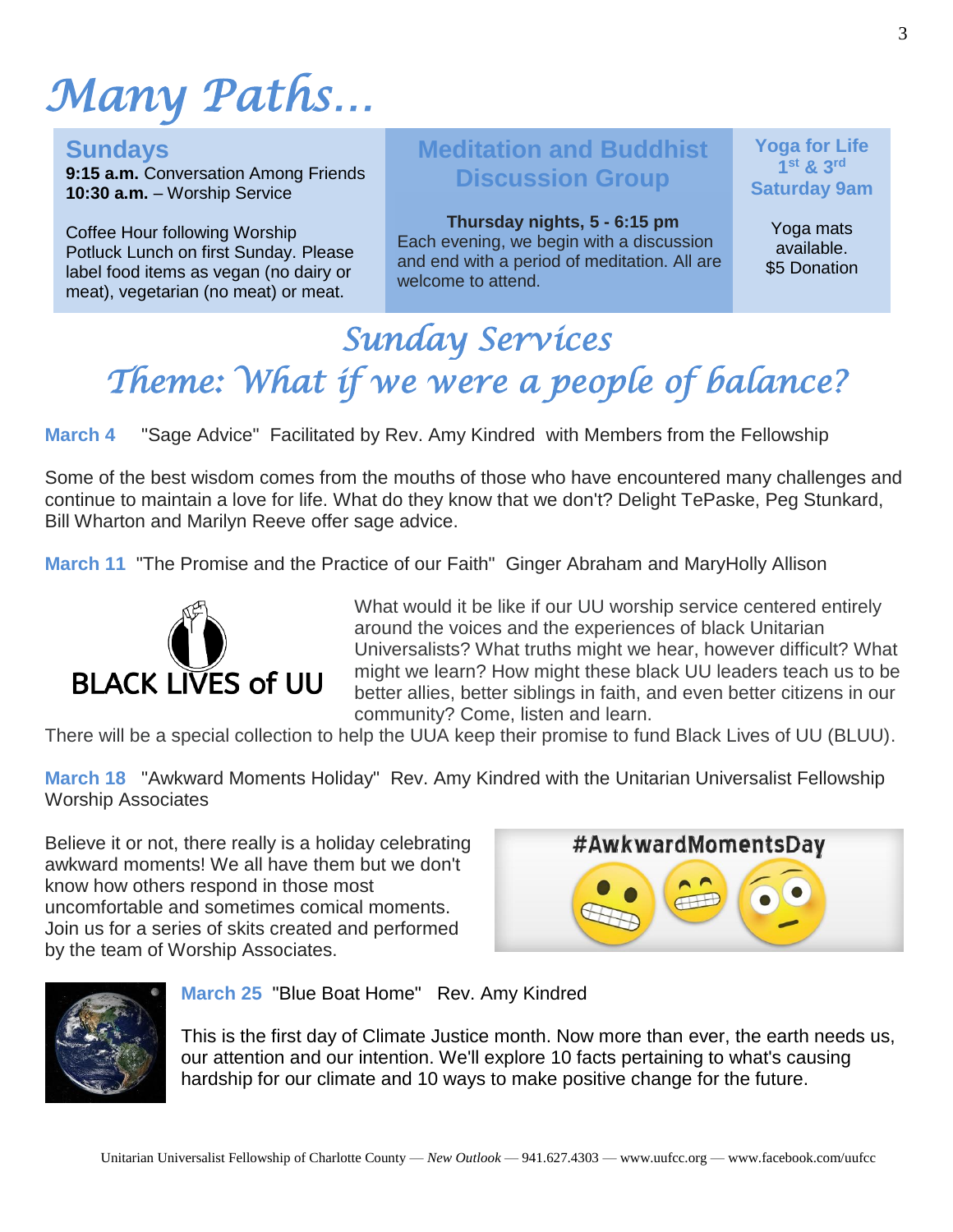## **REFlections - Religious Education at UUFCC**

Marty Wilmer, Lifespan Development Coordinator

#### **RE Classes** – Plans for the rest of this school year

- March 4 Multi-generational service; no RE
- March 11 UU Super Heroes Joseph Priestly, discoverer of oxygen, with Ken Brennan and Jenn Rose. *Come do some science experiments!*
- March 18 Social Justice Sunday:
	- $\circ$  Discoverers (ages 4-7): Dandelion with Kimber Brouse and Nancy Weaver
	- $\circ$  Chalice Lighters (ages 8+): Economic Justice with Myrna Charry and Joseph Fenty
		- March 25 UU Super Heroes Clara Barton, who brought the idea of the Red Cross to the USA – with Mary Lou Proudfoot-Kennedy and Sharon Goding
			- April 1 Multi-generational service; no RE; **EASTER**
			- April 8 Multi-generational service; no RE
		- April 15 Social Justice Sunday:
		- o Discoverers (ages 4-7): Wilfrid Gordon McDonald Partridge (about memory loss) with Kimber Brouse and Nancy Weaver
	- $\overline{\circ}$  Chalice Lighters (ages 8+): Immigrant Justice with Ellen McGill and Joseph Fenty
		- April 22 UU Super Heroes Pete Seeger with Sharon Goding and ???
		- April 29 UU Super Heroes Norbert Capek with ???
		- May 6 Multi-generational service; no RE
		- May 13 UU Super Heroes Celebrate Selves as Super Heroes
		- May 20 Social Justice Sunday
		- o Discoverers (ages 4-7): Let's Talk About Race with Kimber Brouse and Nancy **Weaver**
	- $\circ$  Chalice Lighters (ages 8+): LGBTQ Justice with Joseph Fenty and ???

**Serving in RE:** As you can see above, we still need a few more people to teach a lesson. See Jenn Rose if you are willing to help. Open dates and UU historical figures to be taught include:

- April 22 Pete Seeger, folk singer
- April 29 Norbert Capek, "The Man Who Loved Beauty"
- May 20 Social Justice Sunday topic is LGBTQ Justice.

#### **Many Thanks go to These UUFCC Shining Stars:**

- Jenn Rose, Janice Fullman, Sharon Goding, and Mary Jane Williams for working with the children in Religious Education classes in February;
- All who have supported Religious Education, for adults and children over the years. I have been blessed to work with you.

#### **Thank you!**







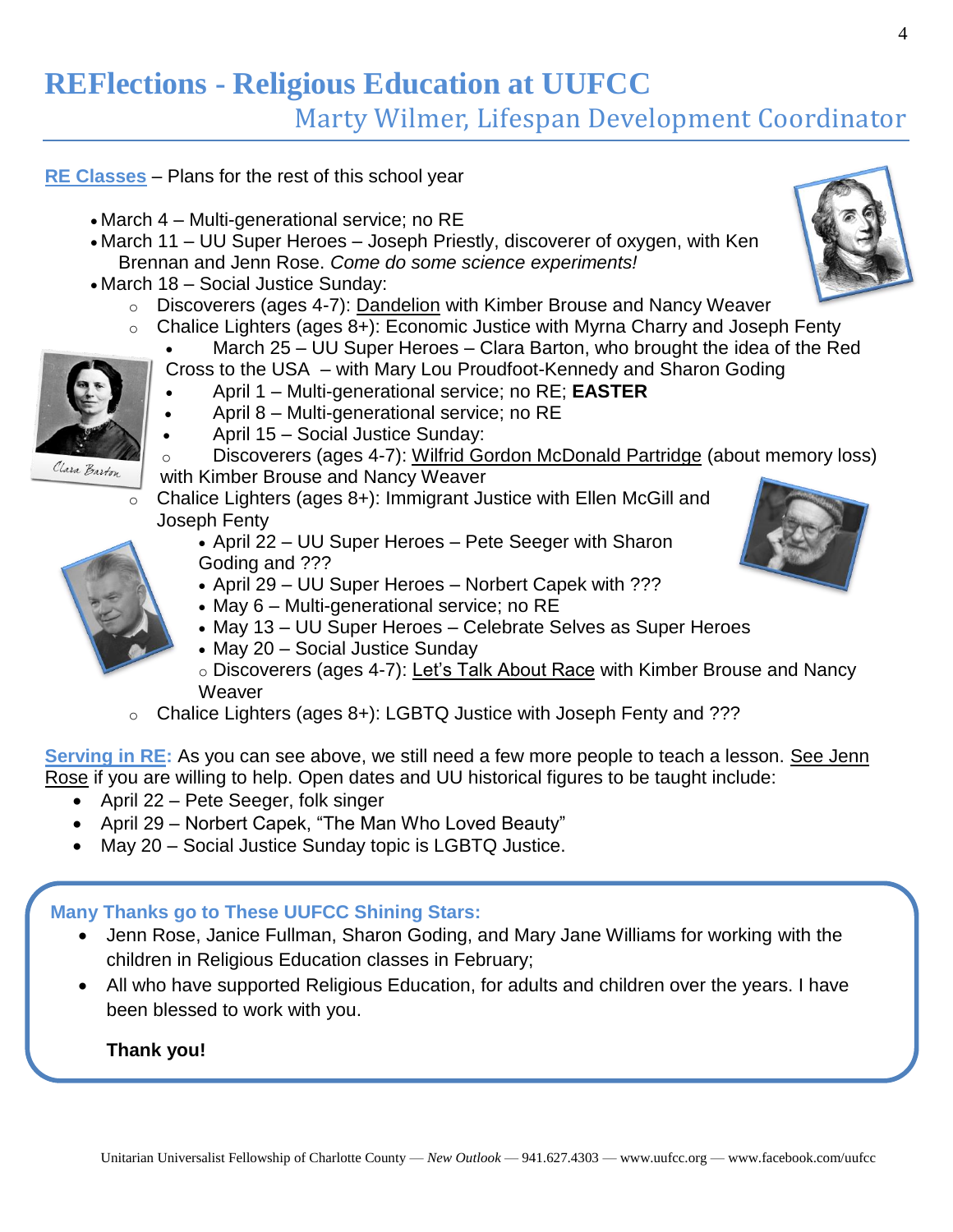#### **Youth Group**

The Youth Group meets during the service on the first Sunday of the month, through the potluck, and the second Sunday, following the service. Please watch the weekly Updates for more information and changes to the schedule.

- March  $4 -$  during the service
- March 11 following the service

Sharon Goding, one of the leaders, is looking for another adult who would be available to help with meetings during the week in the evenings and as a substitute, when needed.

The Youth Group is working on a couple of recycling crafts. They need plastic shopping bags and used individual water/soda bottles. They are also planning to build a chickee in back of the porch.

Sharon has set up a Facebook page for the Youth Group; Search for: U.U.F.C.C. junior youth group. Plannning Ahead:

**Easter** (April 1): Jenn Rose will oversee the Easter Egg Hunt this year. Please check with her if you would like to help fill or hide eggs.

#### **From Marty Wilmer, Lifespan Religious Education Coordinator**



**Farewell!** I am conflicted about leaving my position as Lifespan Religious Education Coordinator after serving our congregation for 2 ½ years – sad to step away and excited to see the coming changes. It is time for others to move our program forward. We have about ten youth in the middle school/high school age range, and many who are younger. *Yes, we have children*. And we have wonderful people who have supported our program, and me, over the years. It will be exciting to see how the program changes in the future.

As I explained a few months ago, Frank and I will step away from the

congregation, per UUA guidelines, for about six months. This will allow the new LREC to make changes without concern about hurting my feelings, etc. I will be leaving town March 19, due to a family concern, so my last day with you will be Sunday, March 18. Frank will step down as VP at the end of the month. I trust the Board to hire an excellent person to take the program forward.

It has been our honor to serve you all. We will see you in the fall.

# UUFCC Birthday Recognition

Each month, in this newsletter, we will be providing the birthdays of members and friends who have elected to participate in a "Happy Birthday Shout Out". If we missed your special day and you would like to be recognized please contact Stephanie Garrett



**March Birthday Shout Outs to:** 

Trudy Gerhardt 3/2 Marty Wilmer 3/9 Debbie Conrad 3/14 Betty Munford 3/16 Ken Brennen 3/18 Kenneth Brink 3/18 Myrna Charry 3/31

Unitarian Universalist Fellowship of Charlotte County — *New Outlook* — 941.627.4303 — www.uufcc.org — www.facebook.com/uufcc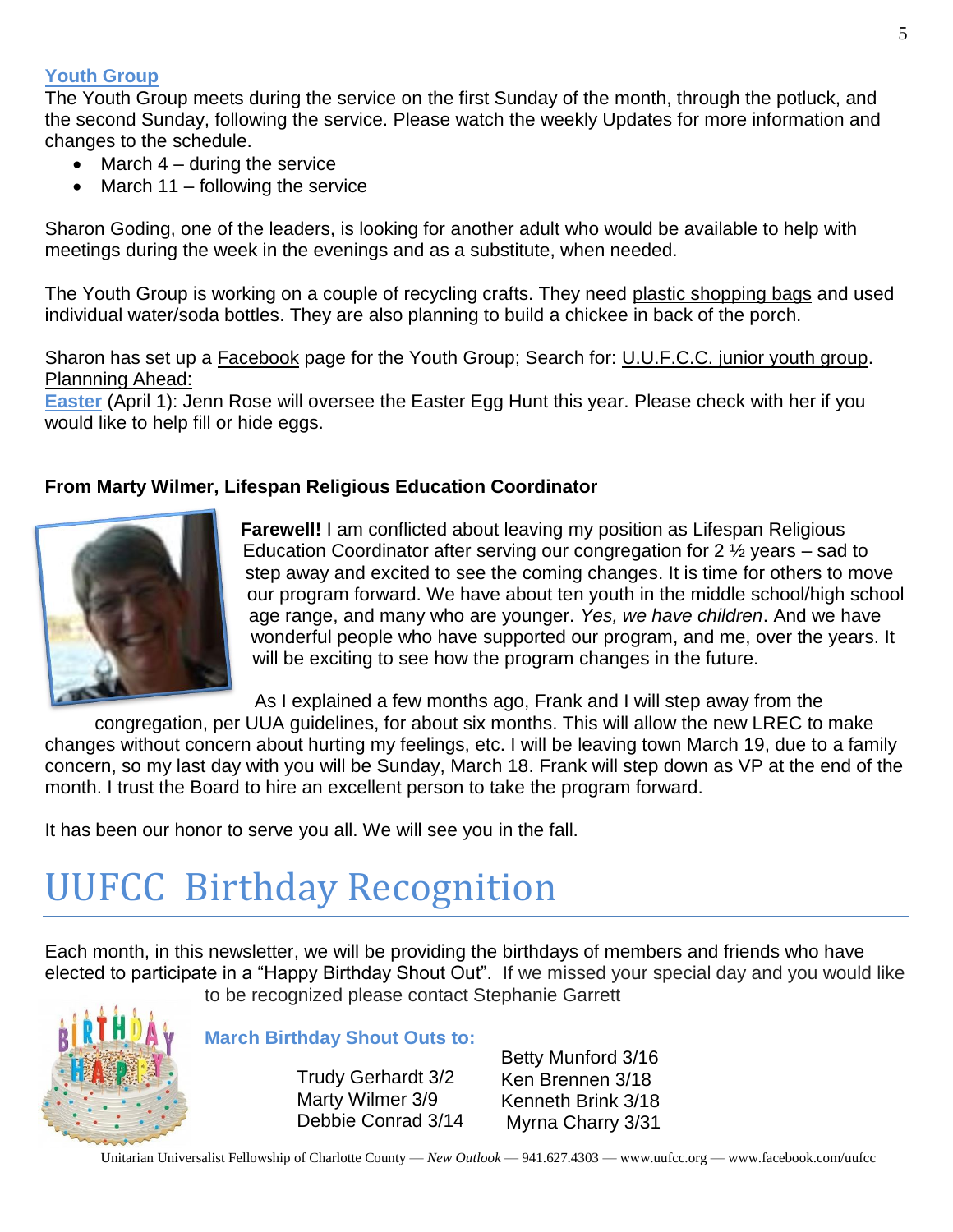The 4<sup>th</sup> Annual Service Auction celebrating the Chinese New Year was a great success. We had a number of firsts. This year our new auctioneer extraordinaire, Fred Parmenter, also brought us into the world of technology by setting up a web site for us (uufcc.net) and putting every function needed under that. It allowed ordering of tickets, service offerings, and silent auction submissions to be made electronically and to enter names and amounts of purchases during the auction. This allowed those present to get a summary of items purchased and folks who bid on them electronically immediately at the end of the auction. This also helped cut down on problems later.

There is a huge list of people who volunteered to help at the auction but there are a few who were key to our success. John Lee was in charge of coordinating food to be served and getting it out on the serving lines. Christina Joy was our banquet manager and was instrumental in setting up, serving and getting the kitchen back in working order for the next day's service. And there were bartenders extraordinaire!

Fred Parmenter did an incredible job setting up the web site and being auctioneer. He had a big boost from Dorothy Parmenter getting all the right bids entered. The task of entering those bids fell to Samara Michaelson, Mary Jane Williams, Lorrie Douglas and Lynn Ritchie.

Joani Mountain and her team sold a whopping number of tickets and greeted everyone arriving. We had a wonderful array of items for the silent auction which was ably run by Tom and Cheryl Deuley and Nancy Weaver. We are grateful for all the wonderful art from Mary Wolff's collection. Another first, every item in the silent auction was sold. Yeah for you all.

We had some fabulous bakers providing dessert. Lots of people came by in the early afternoon to help us set up tables and decorate. Even more people helped with food preparation. Everyone pitched in at the end of the evening to clean and reset the space for the service the next morning. From the bottoms of our hearts – we thank you and are grateful for all the help. It couldn't be done without all the hours of help.

This massive effort allowed us to put over \$6000 into the Fellowship's budget. Everyone was so generous with their time, talent and money to make this night successful. And, we had a good time! Again, thanks to all who helped.

MaryHolly Allison and Kay Azar Co-chairs, Service Auction Committee



**Myrna Charry**, Communications Chair, mcharry@earthlink.net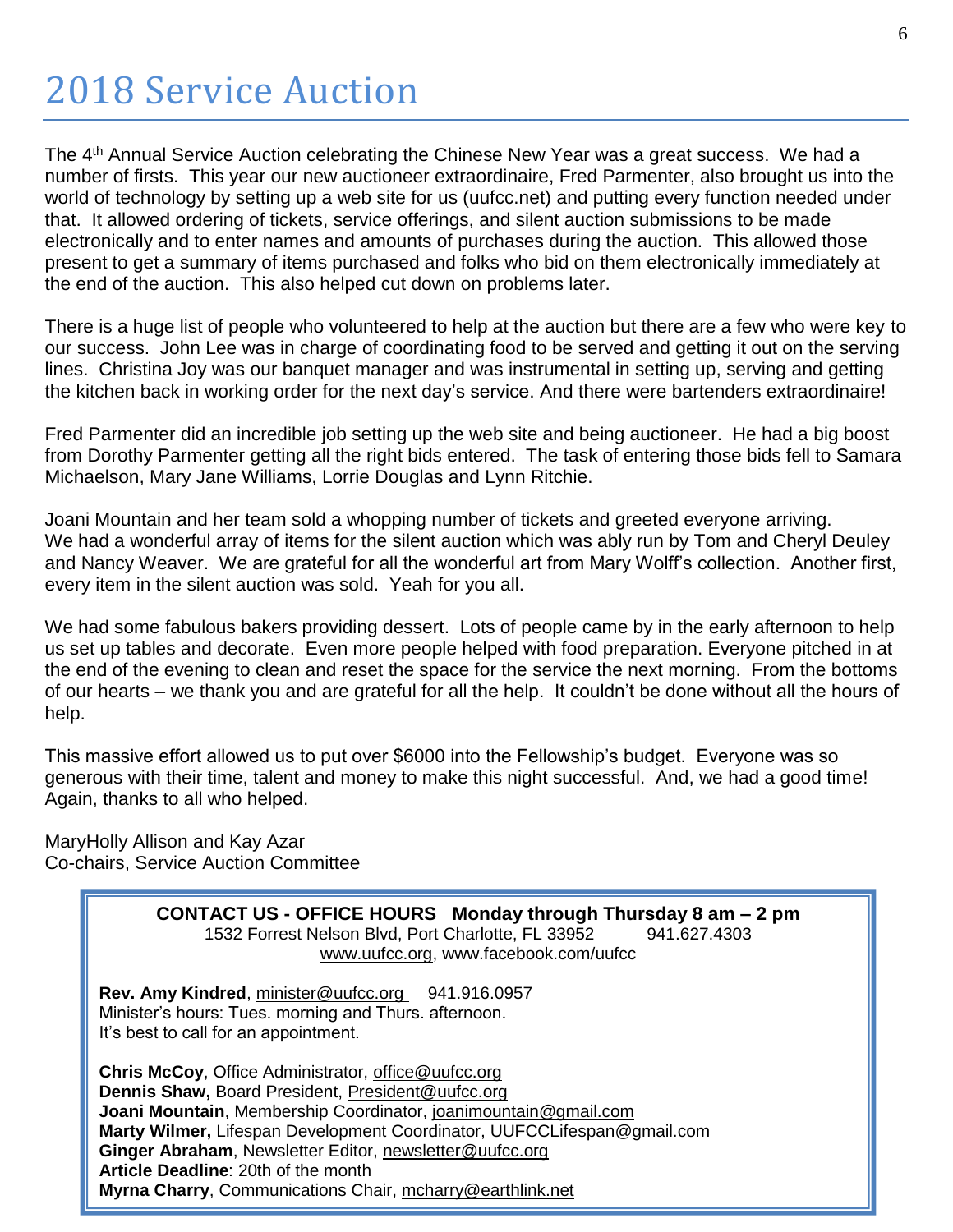## The Unitarian Universalist Endowment (UUE) of Charlotte County – Looking ahead

It is the time of year for the UUFCC Annual Report which will be distributed to the congregation prior to the Annual meeting at the end of the month. In April, there will be a gathering of the Endowment Society which serves as the Annual Meeting of the UUE.

This annual event is an opportunity for all those who have made donations to the UUE to come together to celebrate the success of the Endowment, to hear a report of activities and plans and to ask questions about the Endowment. Invitations will be sent to all donors in the coming month.

We, the Trustees of the Endowment, would like to acknowledge the most recent contributions, examples of two different ways donations can be made to honor loved ones:

**Carolyn Kvam** – In Honor of Robert Hansman's 91<sup>st</sup> Birthday In Memory of Mary Wolff

If you have any questions regarding the UUE, please do not hesitate to contact any one of us.



With gratitude, MaryHolly Allison, Robert Hansman , Stephanie Garrett, Don Lierman, Delmar Wooden UUE Trustees

# UUFCC Men's Club George Clattenburg

The Men's Club will meet in the Social Hall on Friday, March 2nd. at 2:30 PM. We are inviting all men to this meeting and we will attempt to limit the meeting time to no more than 90 minutes. The focus of the meeting will be a discussion of how the Men's Club can provide fundraising projects for the benefit of the Fellowship.

The beginning of our meeting will focus on the results of the Fellowship attending the performance of Spamalot. Although the original intent of attending Spamalot was not as a fundraiser, we did raise some money for the church. We will also discuss "in process" discussions we are having with the Charlotte County Jazz Society about getting discounted tickets to their last two concerts for this season. Specifically, we are discussing purchasing discounted tickets to the March 12th concert, a Big Band Jazz Night featuring Dave Pruyn and The Jazz Legacy Big Band as well as the final concert on April 9th, a Dixieland Jazz Night, featuring Herb Bruce and the Herbicide Jazz Band.

We are also soliciting other fundraising ideas from all those who attend. We hope you will join us. We need your input.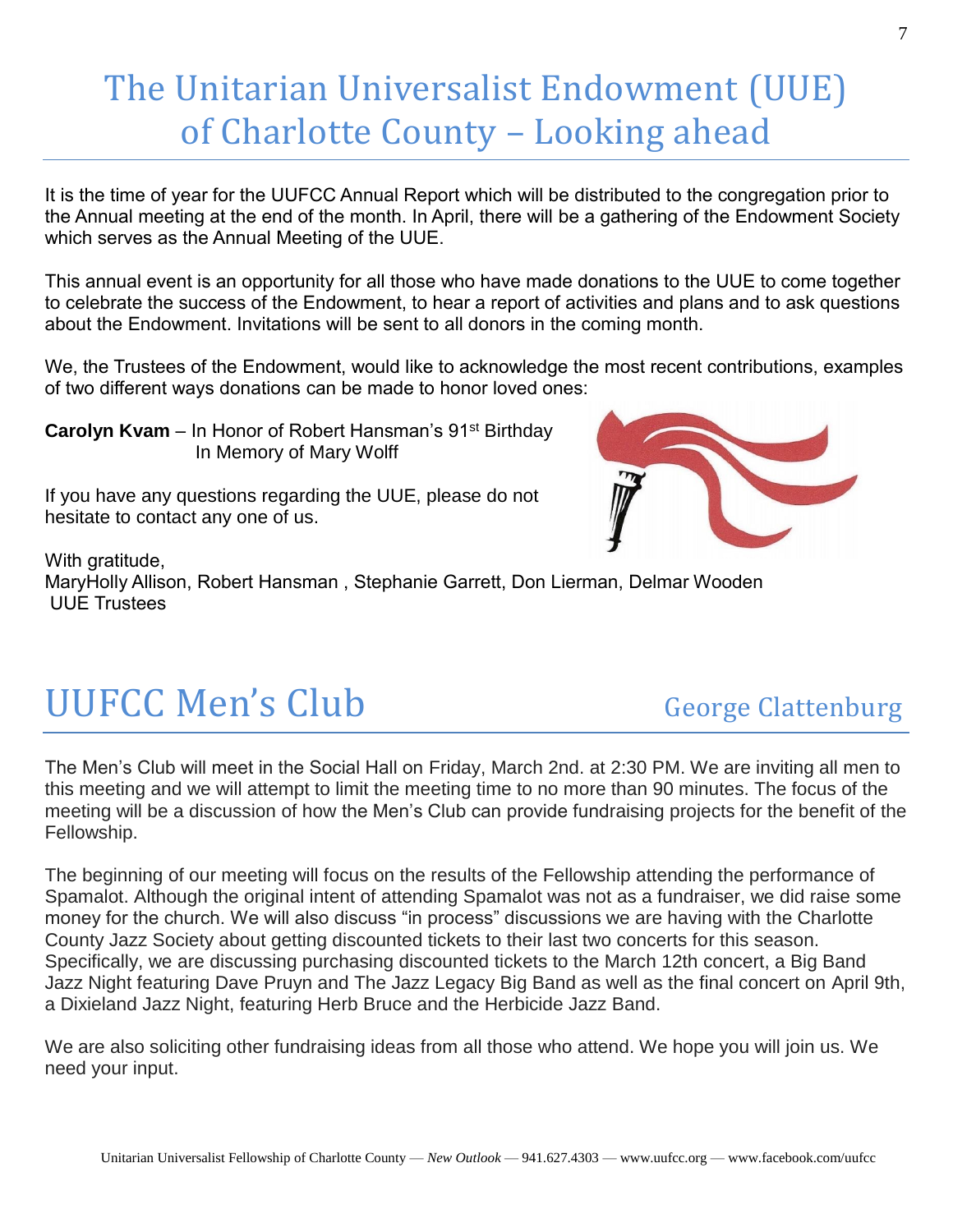# UU Book Group

The Book Group meets at the UUFCC on the last Wednesday of the month at 1:30 p.m. except for the November and December discussions which are combined and held on a date to be determined. For further information contact either Joani Mountain joanimountain@gmail.com or Mary Jane Williams [maryjanewms@comcast.net](mailto:maryjanewms@comcast.net)

All are welcome and suggestions for future discussions are welcome. Please keep in mind that we try to keep the price down for books that need to be purchased by discussion participants. The availability of inexpensive used copies is frequently a consideration.

March 28<sup>th</sup> - *Cutting for Stone* by Abraham Verghese (fiction) April 25th - *Jihad vs. McWorld: Terrorism's Challenge to Democracy* by Benjamin R. Barber (nonfiction)

#### **Book Descriptions**

#### **March 28th**  *Cutting for Stone* **by Abraham Verghese**

Marion and Shiva Stone are twin brothers born of a secret union between a beautiful Indian nun and a brash British surgeon. Orphaned by their mother's death and their father's disappearance, bound together by a preternatural connection and a shared fascination with medicine, the twins come of age as Ethiopia hovers on the brink of revolution.Moving from Addis Ababa to New York City and back again, *Cutting for Stone* is an unforgettable story of love and betrayal, medicine and ordinary miracles—and two brothers whose fates are forever intertwined.





#### **April 28th**  *Jihad vs. McWorld: Terrorism's Challenge to Democracy* **by Benjamin R. Barber**

An elegant and illuminating analysis of the central conflict of our times: consumerist capitalism versus religious and tribal fundamentalism. These diametrically opposed but strangely intertwined forces are tearing apart--and bringing together--the world as we know it, undermining democracy and the nation-state on which it depends.

## HYMNALS

If you receive a hymnal during a Sunday service, look around. Is there someone who didn't receive one who might want to share it with you?

Do you want to honor the memory of a loved one or friend? Place an order for a gray hymnal ("Singing the Living Tradition") or a teal hymnal ("Singing the Journey") to donate to the Fellowship and we will place a commemorative name plate on the inside to honor their memory. The gray hymnals cost \$32 and the teal hymnals cost \$18.



Please contact Chris in the office at office@uufcc.org to place your order and make sure to include the dedication you wish to place on the name plate. Thank you!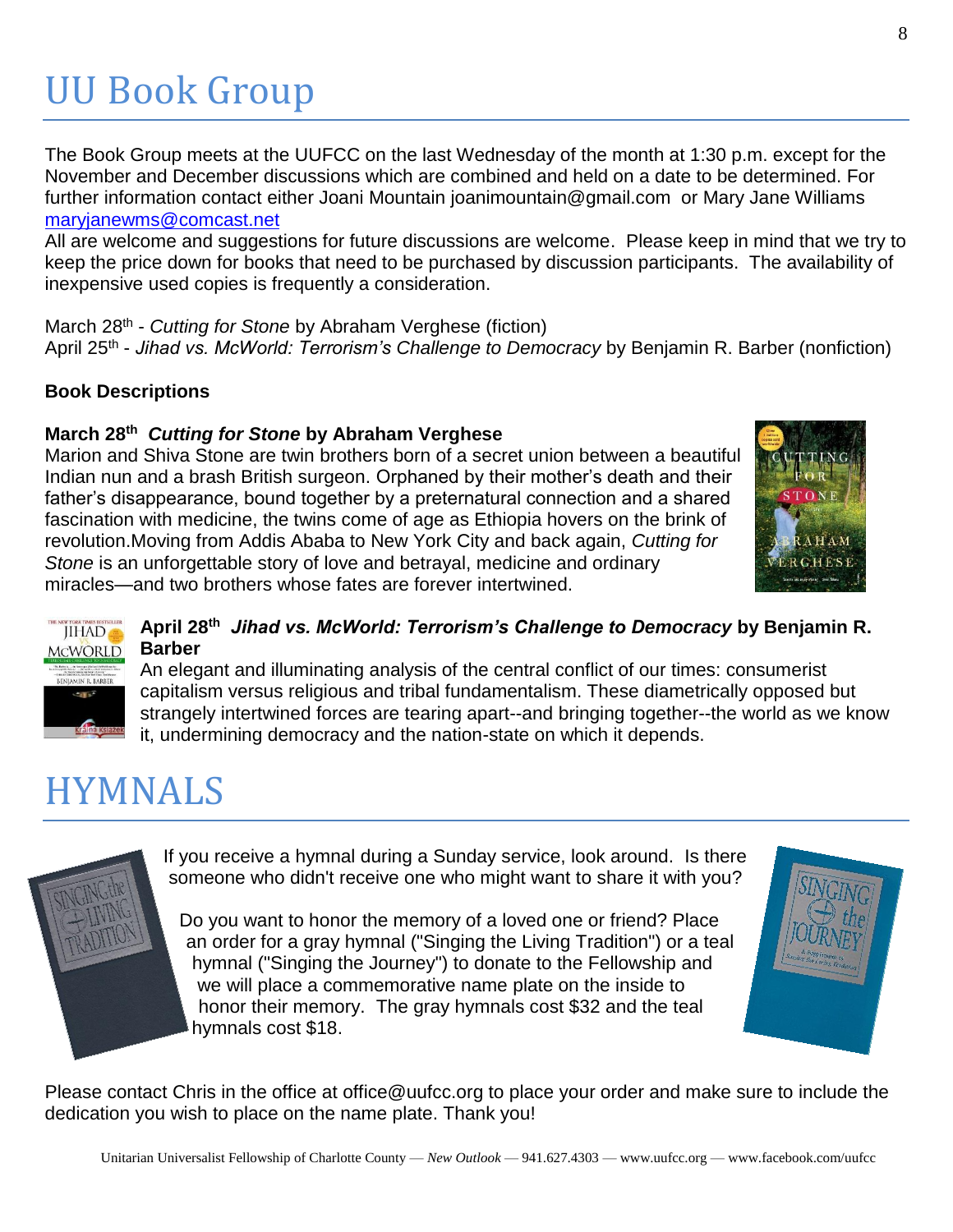The Racial Justice Committee (RJC) this year accomplished many things. We read, and discussed "Waking Up White," a book detailing a young white woman's self-revelations about race and racism and her unknowing yet potent part in it.

We held a "Town Hall" type meeting for our congregation hoping that congregants would feel comfortable and safe enough to examine personal patterns of white racism and internalized racism (when targeted people sometimes believe the myths). That gathering drew about 30 congregants and the discussion was fruitful.

We held a congregational meeting after Rev. Amy delivered two sermons on racism. Again, we hoped that congregants would respond introspectively about racism and how it gets in the way of making meaningful connections with others. That gathering drew about 30 congregants and the discussion was rich.

In conjunction with the Blanchard House of African American History and Culture, we planned a film series on racism and showed "Crash," "42," "Two Towns of Jasper," "I Am Not Your Negro." Films were shown at the Mid County Public Library and more than 150 people attended. UU literature (including "UUA World" articles) was available. People completed a mailing list that will be used for future events. The discussion following each film demonstrated that people are interested in identifying and combating racism.

We collected "Racial Monologues" from varying sources and on March 5<sup>th</sup> a performance of "Racial Monolgues" will be held at the Library. A booklet containing all monologues will be published and sold.

One of the main goals of the Racial Justice Committee this year was to connect with other faith groups and listen to other's concerns as well as offer the UUA's perspective (mainly offering our seven principles as a guide for connecting people.) We have begun to accomplish this aim with the film series and the Racial Monologues effort.

Finally, as per congregational approval, a new Black Lives Banner was hung (from the roof) and appears to have withstood vandalism.

#### **ATTENTION ALL UU ARTISTS AND WOULD-BE ARTISTS**

Hey Snowbirds: We know you hate to miss the Members' Art Show set for July and August, so please be sure to leave your contribution with a member of the Art Committee. That includes: Trudy Gerhardt, Debbie Conrad, Sally Milne, Marilyn Reeve. Display your painting or photography for us all to admire.

### **Bread and Wine**

Thursday, March 29 4:30 - 4:50 pm in the sanctuary

The Greek origin for the word Eucharist, εὐχαριστία (eucharistia), means "thanksgiving." On this Thursday before Easter, friends and members of UUFCC who self-identify as liberal Christian or others who want to partake in the bread-breaking ritual from the faith of their childhood are invited to come together in a moment of remembrance.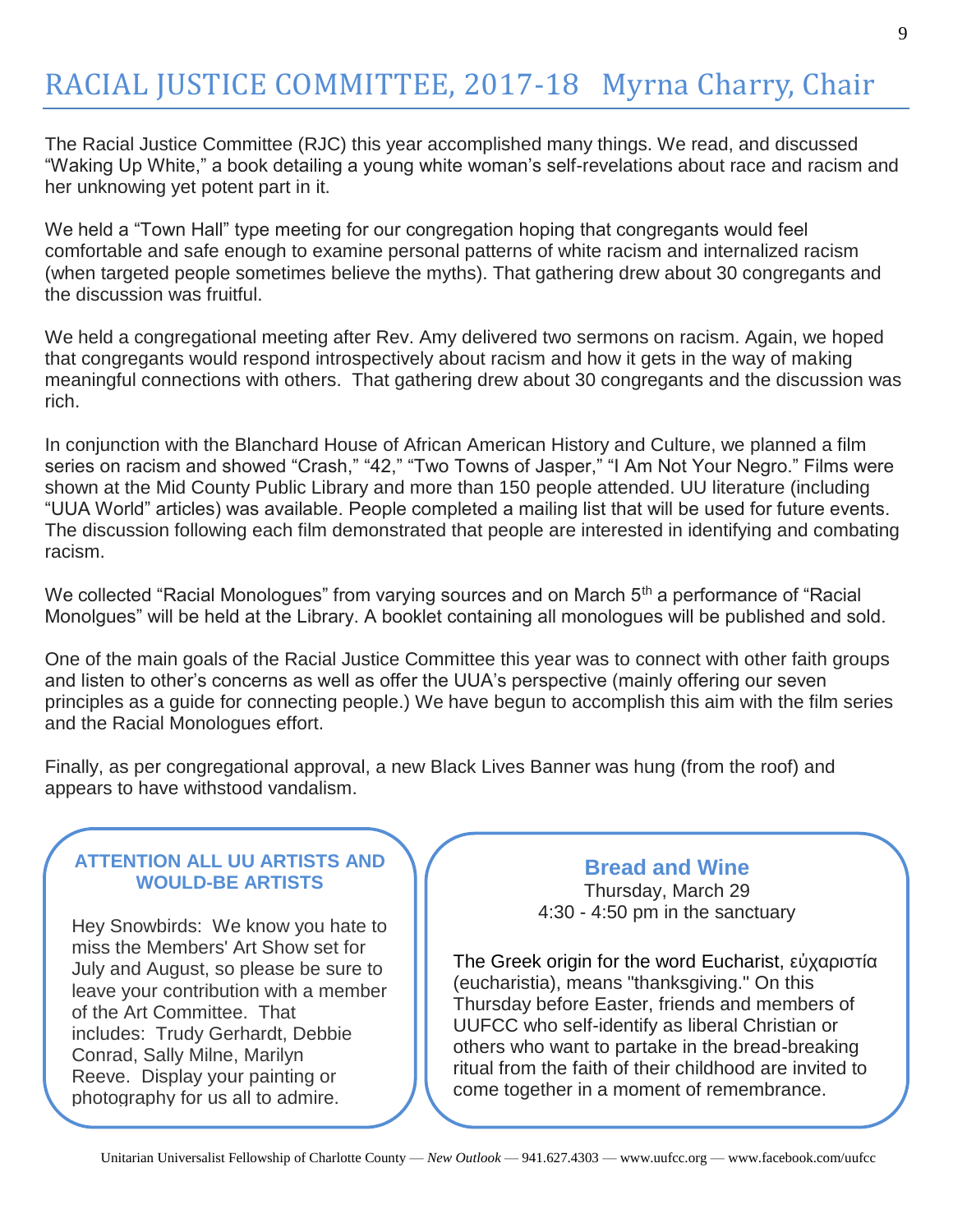# Art on the Wall

The newest exhibit on our art wall will feature the work of five photographers from Charlotte Digital Art Photographers (CDAP). The group commonly known as the "Digiteers", started in 2000 in order "to share new digital techniques while improving their general photography skills." The art photographers exhibiting during the month of March are Paul Garrett, Tom Scott, Susan Sammis Goldson, Peggy Starks, and Mike Fortier.

Also featured will be multi-media artist Kathy Woods exhibiting small embellished boxes and assemblages.

A free opening reception with light refreshments will be held March 9, from 4pm to 6pm.All are welcome to attend. The Fellowship Gallery is open Monday through Thursday mornings.